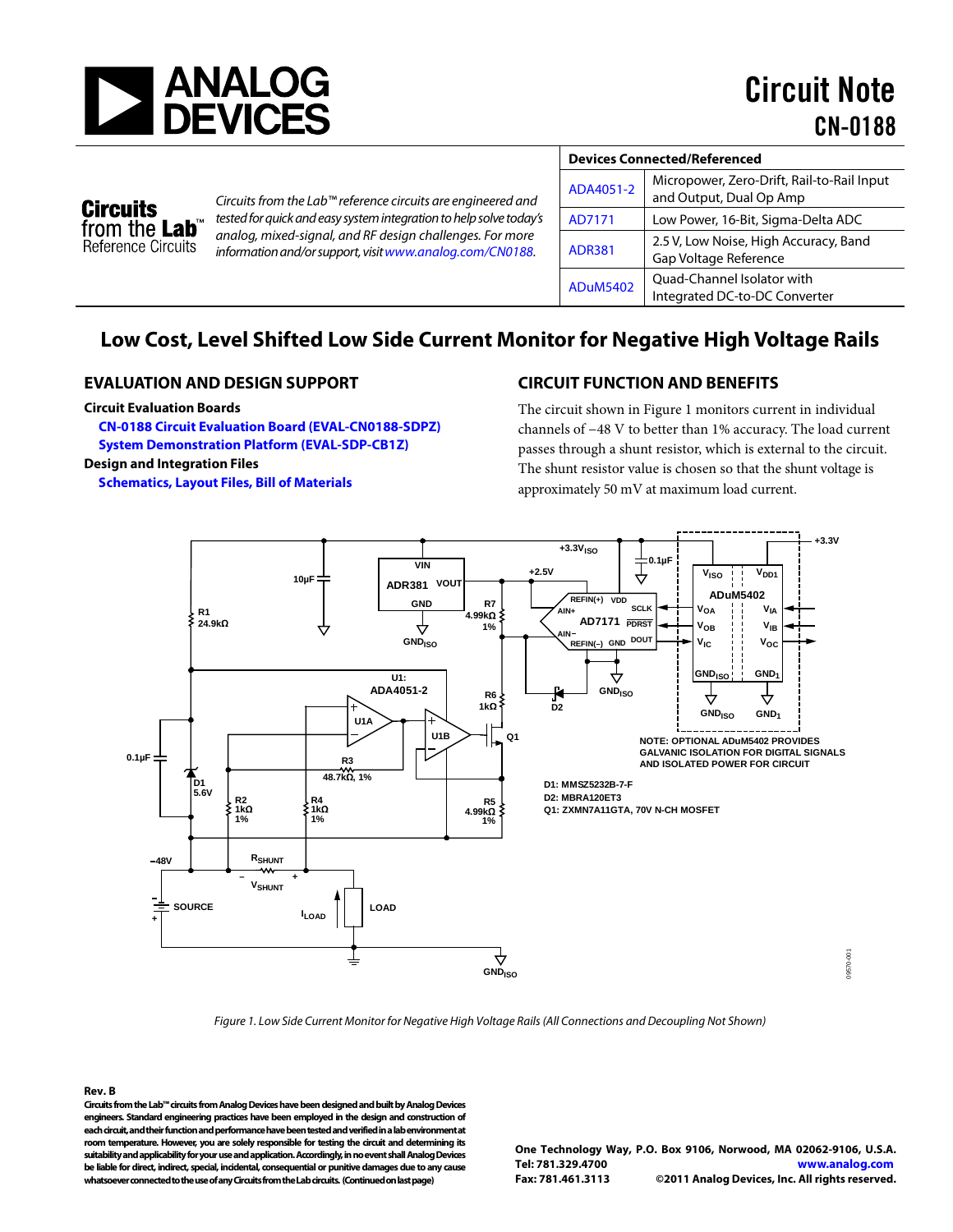The measurement result from th[e AD7171](http://www.analog.com/AD7171) is provided as a digital code utilizing a simple 2-wire, SPI-compatible serial interface. The entire circuit operates on a single +3.3 V supply. Optional galvanic isolation is provided by the [ADuM5402](http://www.analog.com/ADUM5402) quad channel isolator. In addition to isolating the output data, the [ADuM5402](http://www.analog.com/ADuM5402) digital isolator can also supply isolated +3.3 V for the circuit. The [ADuM5402](http://www.analog.com/ADuM5402) is not required for normal circuit operation unless galvanic isolation is needed.

This combination of parts provides a accurate high voltage negative rail current sense solution with a small component count, low cost, and low power. The accuracy of the measurement is primarily determined by resistor tolerances and the accuracy of the band gap reference, and is typically better than 1%.

# **CIRCUIT DESCRIPTION**

The circuit is designed for a full-scale shunt voltage of 50 mV at maximum load current I<sub>MAX</sub>. Therefore, the value of the shunt resistor is  $R_{\text{SHUNT}} = (50 \text{ mV})/(I_{\text{MAX}})$ .

The "ground" for the op amp stage is connected to the common–mode source voltage (−48 V). The voltage for the op amp stage is supplied by the "floating" 5.6 V zener diode, which is biased at a current of approximately 2 mA. This eliminates the need for a separate power supply. The circuit will operate with a source voltage from −60 V to −10 V with no modifications.

The shunt voltage is amplified by a factor of 49.7 using U1A, where  $G = 1 + R3/R2$ . The zero-drif[t ADA4051-2 h](http://www.analog.com/ADA4051-2)as a low offset voltage (15  $\mu$ V maximum) and does not contribute significant error to the measurement. A full-scale shunt voltage of 50 mV produces a full-scale output voltage from U1A of 2.485 V (referenced to the common-mode source voltage).

An N-channel MOSFET transistor with a large  $V_{DS}$  breakdown (70 V) inside the feedback loop of U1B applies the output voltage of U1A across resistor R5, and the resulting current flows through R6 and R7. The full-scale voltage from U1A of 2.485 V produces a full-scale current of 0.498 mA, which generates a full-scale voltage of 2.485 V across resistor R7. The voltage across R7 is applied to AIN− of the ADC. Resistor R6 and the Schottky diode D2 provide input protection for the [AD7171](http://www.analog.com/AD7171) in the event the MOSFET shorts out.

Notice that the power supply voltage for the [ADR381,](http://www.analog.com/ADR381) the [AD7171,](http://www.analog.com/AD7171) and the floating zener diode is supplied by the isolated power output  $(+3.3 V_{ISO})$  of the [ADuM5402](http://www.analog.com/ADuM5402) quad isolator.

The reference voltage for th[e AD7171](http://www.analog.com/AD7171) is supplied by the [ADR381](http://www.analog.com/ADR381) precision band gap reference. Th[e ADR381](http://www.analog.com/ADR381) has an initial accuracy of ±0.24% and a typical temperature coefficient of 5 ppm/°C.

Although it is possible to operate both the [AD7171](http://www.analog.com/AD7171) VDD and  $REFIN(+)$  from the 3.3 V power supply, using a separate

reference provides better accuracy. A 2.5 V reference is chosen to provide sufficient headroom.

The input voltage to th[e AD7171](http://www.analog.com/AD7171) ADC is converted into an offset binary code at the output of the ADC. The [ADuM5402](http://www.analog.com/ADuM5402) provides the isolation for the DOUT data output, the SCLK input, and the PDRST input.

The code is processed in the PC by using the SDP hardware board and LabVIEW software.

The graph in Figure 2 shows how the circuit tested achieves an error of 0.3% over the entire input voltage range (0 mV to 50 mV). A comparison is made between the code seen at the output of the ADC, recorded by LabVIEW, and an ideal code calculated based on a perfect system.



*Figure 2. Plot of Output and Error vs. Shunt Voltage*

In order to calculate this ideal code, there are several assumptions which must be made about the performance of the system. First, the op amp gain stage must multiply the input signal by exactly 49.7. Depending on resistor tolerances (1%), this value will vary by 2% worst case. Secondly, the current sink resistor (R5) and the ADC input resistor (R7) are assumed to be identical. In the circuit, these particular resistors have a tolerance of 1%. Since they are the same value, the matching will probably be better than 1%. Resistors with tighter tolerances can be used, which will increase the accuracy and the cost of the circuit.

Several items have been implemented on the PCB, which are not crucial to the function or performance of the circuit but are required to ensure user and hardware safety. As an example, if Q1 breaks down or shorts out, the ADC, SDP board, user, and user's PC are all at risk due to the large negative voltage potential. The safety items included are passive elements R6, D2, which protect th[e AD7171,](http://www.analog.com/AD7171) and th[e ADuM5402](http://www.analog.com/ADuM5402) quadchannel digital isolator, which protects the circuits on the SDP board, as well as the user's PC.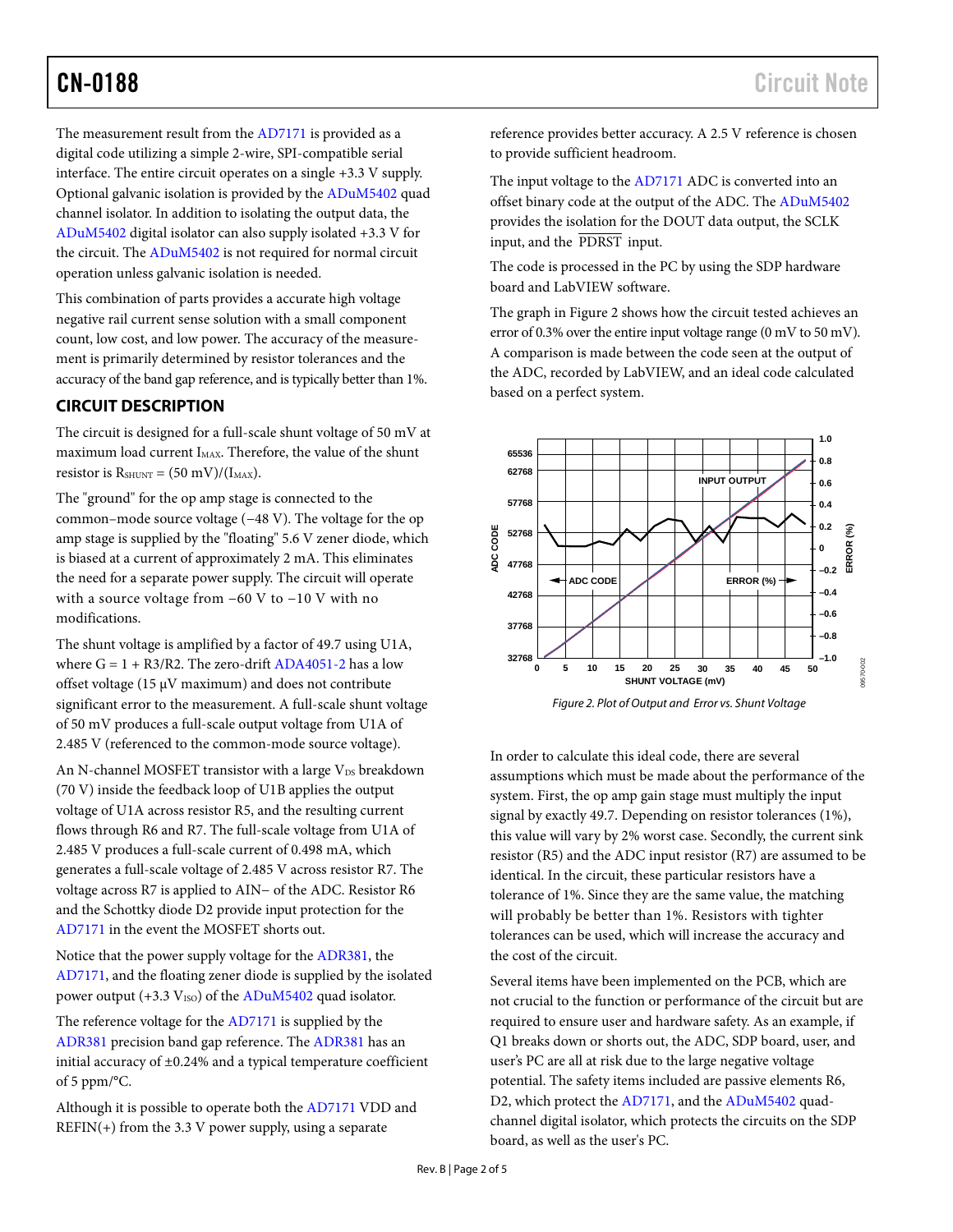#### *PCB Layout Considerations*

In any circuit where accuracy is crucial, it is important to consider the power supply and ground return layout on the board. The PCB should isolate the digital and analog sections as much as possible. This PCB was constructed in a four layer stack up with large area ground plane layers and power plane polygons. See th[e MT-031 Tutorial](http://www.analog.com/MT-031) for more discussion on layout and grounding and the [MT-101](http://www.analog.com/MT-101) Tutorial for information on decoupling techniques.

The power supply to the [AD7171](http://www.analog.com/AD7171) an[d ADuM5402](http://www.analog.com/ADuM5402) should be decoupled with 10 µF and 0.1 µF capacitors to properly suppress noise and reduce ripple. The capacitors should be placed as close to the device as possible with the 0.1 µF capacitor having a low ESR value. Ceramic capacitors are advised for all high frequency decoupling.

Care should be taken in considering the isolation gap between the primary and secondary sides of the [ADuM5402.](http://www.analog.com/ADuM5402) The EVAL-CN0188-SDPZ board maximizes this distance by pulling back any polygons or components on the top layer and aligning them with the pins on th[e ADuM5402.](http://www.analog.com/ADuM5402)

Power supply lines should have as large a trace width as possible to provide low impedance paths and reduce glitch effects on the

supply line. Clocks and other fast switching digital signals should be shielded from other parts of the board by digital ground.

A complete design support package for this circuit note, including board layouts, can be found at [http://www.analog.com/CN0188-DesignSupport.](http://www.analog.com/CN0188-DesignSupport)

### **COMMON VARIATIONS**

There are a number of solutions available for high-side sensing of positive sources. IC solutions using current sense amplifiers, difference amplifiers, or a combination of these are available.

["High-Side Current Sensing: Difference Amplifier vs, Current-](http://www.analog.com/HighSide_CurrentSensing)[Sense Amplifier,"](http://www.analog.com/HighSide_CurrentSensing) *[Analog Dialogue](http://www.analog.com/HighSide_CurrentSensing)*, January 2008, describes the use of current sense and difference amplifiers. The article is available at [www.analog.com/HighSide\\_CurrentSensing.](http://www.analog.com/HighSide_CurrentSensing) 

The following URLs link to Analog Devices products which are useful in solving the current sense problem:

Current sense amplifiers: [www.analog.com/CurrentSenseAmps](http://www.analog.com/CurrentSenseAmps) Difference amplifiers[: www.analog.com/DifferenceAmps](http://www.analog.com/DifferenceAmps) Instrumentation amplifiers[: www.analog.com/InstrumentationAmps](http://www.analog.com/InstrumentationAmps)



*Figure 3. AlternateGalvanically IsolatedNegative Rail Current Sense Circuit Powered Directly from −48V Source and ADuM5402 Isolator(All Connections and Decoupling Not Shown)*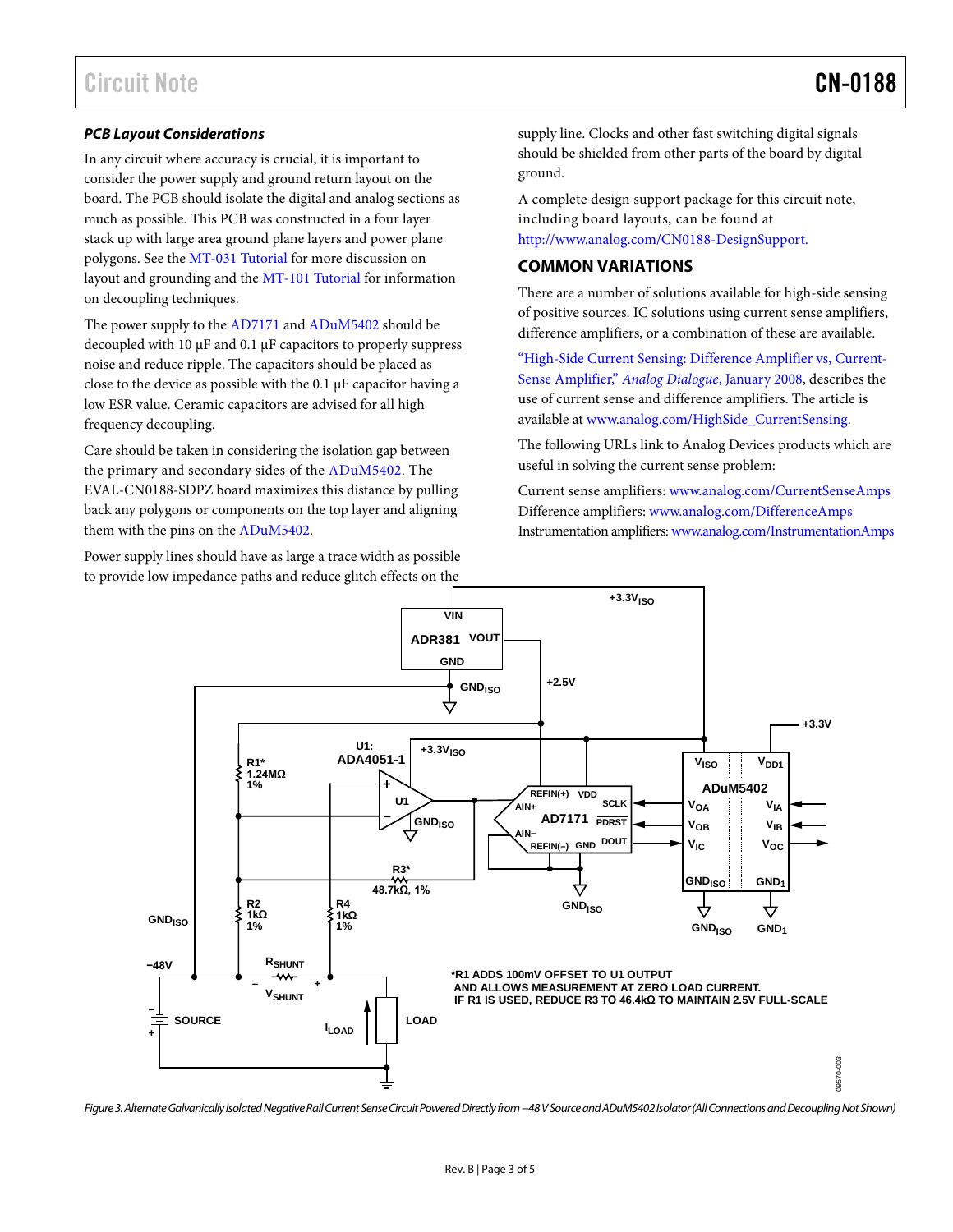Figure 3 shows an alternate circuit which can be used when galvanic isolation is required. The "ground" for the entire circuit is connected to the −48 V source. The isolated +3.3 V from the [ADuM5402](http://www.analog.com/ADuM5402) is used to power the circuit. Note that this configuration does not require the op amp/MOSFET level shifter (see Figure 1) because the level shifting function is accomplished by th[e ADuM5402](http://www.analog.com/ADuM5402) isolator which allows a new ground reference (GND1) to be established for the digital signals.

A single zero-drif[t ADA4051-1](http://www.analog.com/ADA4051-1) provides a gain of 49.7 to the shunt voltage. Resistor R1 provides a positive offset voltage of 100 mV at the op amp output that allows the circuit to operate down to zero load current. If this offset is added, then R3 should be reduced to 46.4 kΩ to maintain a full-scale ADC input voltage of 2.5 V for a 50 mV shunt voltage. Without the offset, th[e ADA4051-1](http://www.analog.com/ADA4051-1) output will become nonlinear for output voltages less than about 40 mV.

# **CIRCUIT EVALUATION AND TEST**

This circuit uses the EVAL-CN0188-SDPZ circuit board and the EVAL-SDP-CB1Z System Demonstration Platform (SDP) evaluation board. The two boards have 120-pin mating connectors, allowing for the quick setup and evaluation of the circuit's performance. The EVAL-CN0188-SDPZ board contains the circuit to be evaluated, as described in this note, and the SDP evaluation board is used with the CN0188 evaluation software to capture the data from the EVAL-CN0188-SDPZ circuit board.

## *Equipment Needed*

- PC with a USB port and Windows® XP or Windows Vista® (32-bit), or Windows® 7 (32-bit)
- EVAL-CN0188-SDPZ circuit evaluation board
- EVAL-SDP-CB1Z SDP evaluation board
- CN0188 evaluation software
- Power supply:  $+6$  V, or  $+6$  V "wall wart"
- Shunt resistor with maximum voltage of 50 mV at the maximum load current.
- Electronic load

#### *Getting Started*

Load the evaluation software by placing the CN0188 evaluation software disc in the CD drive of the PC. Using "My Computer," locate the drive that contains the evaluation software disc and open the Readme file. Follow the instructions contained in the Readme file for installing and using the evaluation software.

#### *Functional Block Diagram*

See Figure 1 of this circuit note for the circuit block diagram and the "EVAL-CN0188-SDPZ-SCH" pdf file for the circuit

schematics. This file is contained in the [CN0188](http://www.analog.com/CN0188-DesignSupport) Design [Support Package.](http://www.analog.com/CN0188-DesignSupport)

#### *Setup*

Connect the 120-pin connector on the EVAL-CN0188-SDPZ circuit board to the connector marked "CON A" on the EVAL-SDP-CB1Z evaluation (SDP) board. Nylon hardware should be used to firmly secure the two boards, using the holes provided at the ends of the 120-pin connectors.

Connect a shunt resistor across the input terminals (RSHUNT) with a load to ground as indicated in Figure 1. With power to the supply off, connect a +6 V power supply to the pins marked "+6 V" and "GND" on the board. If available, a  $+6$  V "wall wart" can be connected to the barrel connector on the board and used in place of the +6 V power supply. Connect the USB cable supplied with the SDP board to the USB port on the PC. Note: Do not connect the USB cable to the mini USB connector on the SDP board at this time.

It is important to connect the system ground and the PCB isolated ground to guarantee correct voltage levels and operation. Test point 31 and test point 32 give access to the GND\_ISO required to properly make this connection.

#### *Test*

Apply power to the  $+6$  V supply (or "wall wart") connected to the EVAL-CN0188-SDPZ circuit board. Launch the evaluation software and connect the USB cable from the PC to the USB mini-connector on the SDP board.

Once USB communications are established, the SDP board can be used to send, receive, and capture serial data from the EVAL-CN0188-SDPZ board. Data can be recorded for various values of load current as the electronic load is stepped.

Information and details regarding how to use the evaluation software for data capture can be found in the CN0188 evaluation software Readme file.

Information regarding the SDP board can be found in the [SDP User Guide.](http://www.analog.com/system_dev_platform)

# **LEARN MORE**

CN0188 [Design Support Package:](http://www.analog.com/CN0188-DesignSupport) <http://www.analog.com/CN0188-DesignSupport>

Sino, Henri. ["High-Side Current Sensing: Difference Amplifier](http://www.analog.com/HighSide_CurrentSensing)  [vs.Current-Sense Amplifier,"](http://www.analog.com/HighSide_CurrentSensing) Analog Dialogue 42-01, [January \(2008\).](http://www.analog.com/HighSide_CurrentSensing)

Cantrell, Mark. [Application Note AN-0971,](http://www.analog.com/an-0971) *Recommendations [for Control of Radiated Emissions with isoPower Devices](http://www.analog.com/an-0971)*. [Analog Devices.](http://www.analog.com/an-0971)